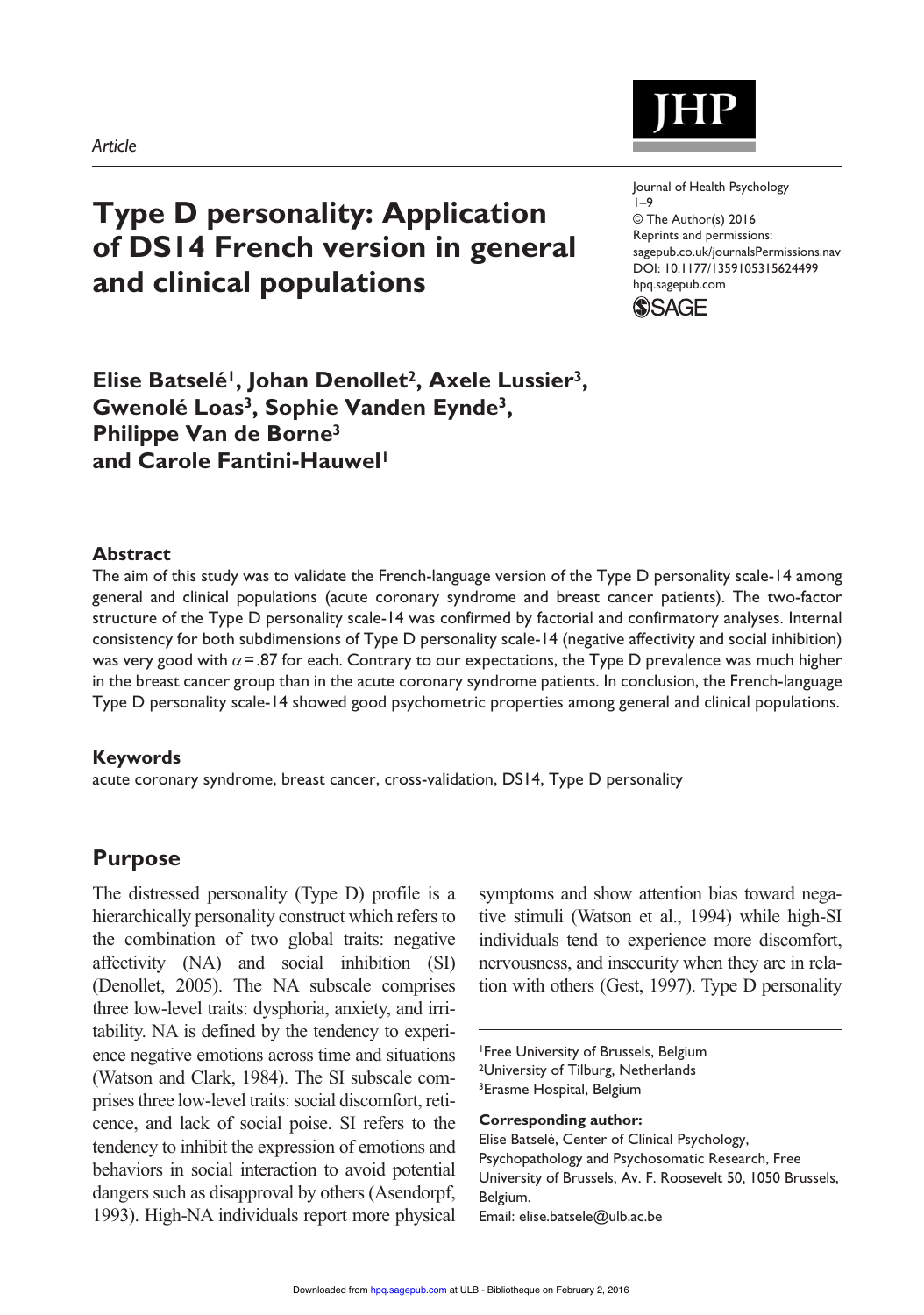has been associated with cardiac prognosis. Recently, a meta-analysis indicated that Type D personality is associated with a more than threefold increased risk of poor long-term prognosis such as cardiac death, myocardial infarction, and failing revascularization (mean odds ratio of 3.7, 95% confidence interval (CI) (2.7–5.1)). This study also highlighted the conceptual difference between depression and Type D personality. Indeed, Type D predicted the onset of depressive symptoms in patients who were free of depression at baseline and also predicted the prevalence and persistence of depressive symptoms (Denollet et al., 2010). Another meta-analysis relative to cardiac patients found an increased risk of poor prognosis (evaluated by fatal and non-fatal myocardial infarction and cardiac death) for people exhibiting a Type D personality profile with a mean odds ratio of 1.54 (95% CI (1.26–1.89)) (Grande et al., 2012). With regard to the estimated risk of the poor health prognosis following cardiac injuries, many studies have investigated the psychometric properties of the Type D personality scale (DS14), a measure that has been developed to assess this personality profile (Denollet, 2005). The DS14 clearly exhibited the two factorial NA and SI dimensions describing the Type D personality with high internal consistency (Denollet, 2005). The factorial structure of the DS14 is widely validated in many countries, and internal consistencies were generally good (e.g. in the United Kingdom and Ireland (*α*NA=.85; *α*SI=.82; Ferguson et al., 2009), Denmark (*α*NA=.83; *α*SI=.76; Pedersen and Denollet, 2004), or Turkey (*α*NA=.82; *α*SI=.81; Alçelik et al., 2012). To date, there is a cross-cultural analysis which examines the psychometric properties of the Type D scale across many countries. This study showed that the French-language Type D scale had good internal consistency with Cronbach's *α*s of .88 for NA and .88 for SI. Nevertheless, the factorial structure of the Frenchlanguage DS14, in itself, has not been yet validated (Kupper et al., 2013). Convergent validity has been established with Type D correlating positively with anxiety, depression, and stress (Howard and Hughes, 2012). Furthermore, NA was inversely related to emotional stability and SI negatively related to extraversion (Bunevicius et al.,

2013). Regarding discriminant validity, Type D construct shares some common features with alexithymia, in particular difficulties to verbalize feelings to others as well as a strong association with distress in general. However, despite their theoretical overlap, these two constructs appear to be distinct (Williams et al., 2011). So, it seems important to study the incremental value of Type D over alexithymia on disease risk.

Finally, one remaining question concerns the specificity of type D personality to cardiac diseases. Indeed, Type D is supposed to be a personality profile frequent in cardiovascular patients with a prevalence ranging from 28 percent to 32 percent (Pedersen and Denollet, 2006). However, some studies have already examined the Type D prevalence in cancer populations such as melanoma or colorectal cancer. They found a prevalence of about 19–22 percent in these cancer survivors (Mols et al., 2012a, 2012b). These results suggest that Type D personality is not specific to cardiac diseases, but broader to aversive health conditions, and thus a vulnerability factor for health issues in general. Thus, we will also take interest in breast cancer patients undergoing treatment because it seems that no study has yet observed the prevalence of Type D personality in this population.

The study aims to investigate (1) the factorial structure of the French-speaking type D scale, (2) its convergent validity, (3) the prevalence in different populations such as general and health disease population, and (4) the incremental value of Type D over alexithymia.

## **Methods**

#### *Population*

The overall sample was 669 participants splitted into a clinical sample (acute coronary syndrome (ACS) and breast cancer patients) and a healthy sample.

*Clinical sample.* The ACS group was composed of 74 participants, suffering from a first ACS, recruited during their hospitalization at a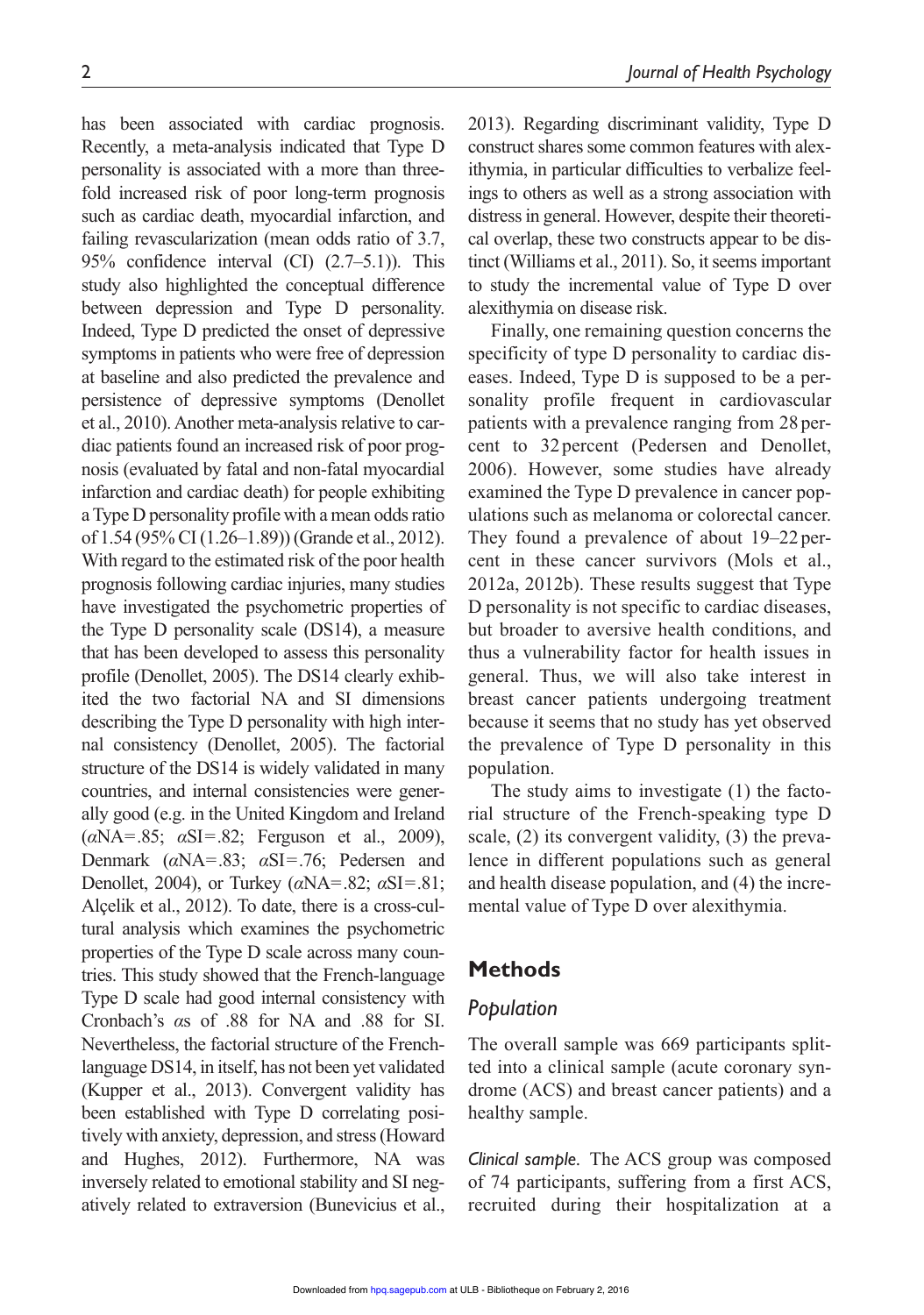Belgian hospital (64 men and 10 women, mean age:  $60.12 \pm 13.49$ ). The breast cancer patients group was composed of 83 women (mean age:  $48.04 \pm 9.54$ ) suffering from grade 1 to 3 nonrecurrent breast cancer, and all these patients were in treatment (chemotherapy, hormonotherapy, and radiotherapy) at the time of assessment. They were recruited by online messages on dedicated forums.

*Healthy sample.* We collected data from 512 participants. There were 350 students (142 men and 208 women, mean age:  $24.26 \pm 8.52$ ) and 162 adults from the general population (mean age:  $53.19 \pm 8.35$ ). The adult control group was recruited to allow comparisons with clinical populations in terms of gender and age. The cardiac control group was composed of 88 participants (52 men and 36 women, mean age:  $54.80 \pm 9.71$ , and the breast cancer control group was composed of 74 women (mean age: 51.28 $\pm$ 5.87). The inclusion criteria for the healthy group were not having an acute or chronic somatic disease.

For all groups, exclusion criteria were (1) difficulties understanding French language and (2) psychiatric disease. All participants gave their informed consent, and the ethical board of the Belgian hospital approved the studies involving clinical patients and their respective control group. For student participant, the research was conducted according to the Helsinki recommendations.

#### *Instruments*

Type D personality was assessed with DS14 (Denollet, 2005). This scale comprises 14 items scored on a 5-point Likert scale ranging from 0 (false) to 4 (true). There are seven items for both subscales: NA (i.e. "I am often irritated") and SI (i.e. "I often feel inhibited in social interactions"). We used the standard cut-off  $\geq 10$  on both subscales to differentiate between Type D and non-Type D cases as it seems to be the most optimal cut-off for each subscale (Emons et al., 2007). The French version was translated from the original DS14 by J.D. and back-translated by C.F.-H.

Depression and anxiety symptoms were measured with the Hospital Anxiety and Depression Scale (HADS; Zigmond and Snaith, 1983). This 14-item scale (7 for the anxiety subscale and 7 for the depression subscale) was scored on a 4-point Likert scale ranging from 0 to 3. The two-dimensional structure of the HADS exhibits a good internal consistency  $(\alpha = .74$  for anxiety and  $\alpha = .75$  for depression).

Positive affectivity and negative affectivity were measured with the Positive Affect and Negative Affect Scale (PANAS; Watson et al., 1988). The PANAS is a 20-adjective scale with two mood subscales of 10 items each which was designed to measure to what extent people experience positive affect (i.e. "enthusiastic" and "determined") and negative affect (i.e. "afraid" and "upset"). In the instructions, the respondents were asked to indicate if they have experienced all the 20 adjectives during the last weeks using a 5-point scale ranging from 1 (not at all or rarely) to 5 (very often), highlighting the frequency of the affect experience. Reliability of the two subscales is good ( $\alpha$ =.87) for positive affect,  $\alpha$  = .88 for negative affect).

Alexithymia was assessed with the Toronto Alexithymia Scale-20 (TAS-20) which is a 20-item self-report questionnaire using a 5-point Likert scale ranging from 1 (strongly disagree) to 5 (strongly agree) (Bagby et al., 1999). The TAS-20 identifies three factors: difficulty identifying feelings (i.e. "I am often confused about what emotion I am feeling"; "I have feelings that I can't quite identify"), difficulty describing feelings (i.e. "I am able to describe my feelings easily"; "It is difficult for me to reveal my innermost feelings, even to close friends"), and externally oriented thinking (i.e. "I prefer to analyze problems rather than just describe them"; "Looking for hidden meanings in movies or plays distracts from their enjoyment"). Cronbach's *α* for the total alexithymia score was .82.

### *Statistical methods*

Principal component analysis (PCA) and Pearson's correlations for convergent validity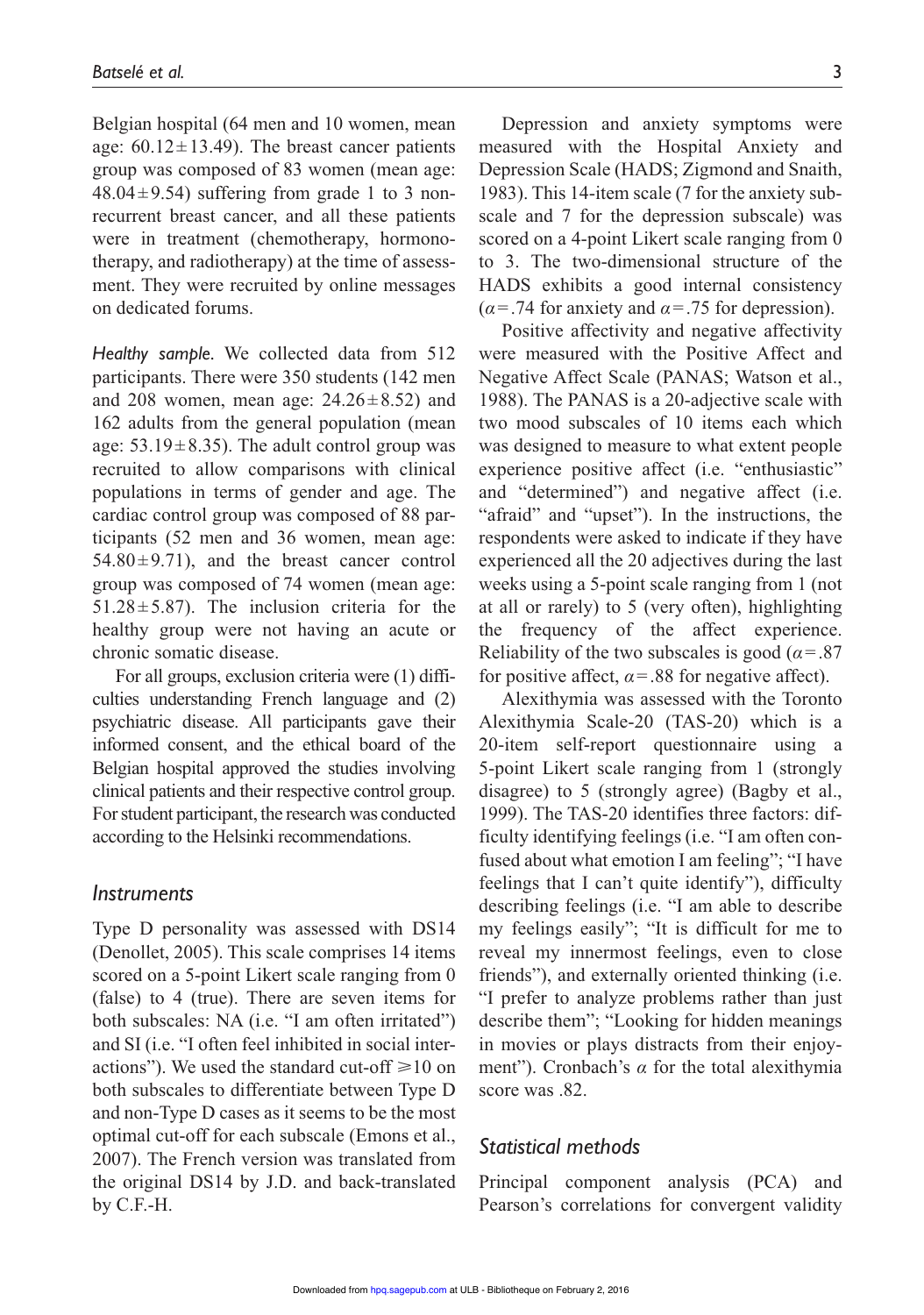were run with PASW Statistics 22 (SPSS Inc., Chicago, IL). Parallel analysis was processed with TANAGRA (Rakotomalala, 2005) whereas confirmatory factor analyses (CFAs) were conducted with AMOS 21 (IBM Inc., Chicago, IL). We randomly split the overall sample in two groups. The first sample (*n*=339) was used to identify one or more latent variables underlying the observed variables. We first conducted a PCA with a varimax rotation and determined the number of factors to extract through parallel analysis (Horn, 1965). Here, the number of factors selected is equal to the number of eigenvalues obtained that have values greater than those produced by random uncorrelated data based on the same number of observations and variables as the original data set. Parallel analysis is one of the most accurate methods for determining the number of factors to retain (Velicer et al., 2000).

The second sample (*n*=321) was used to confirm the factorial structure obtained from the PCA. We used maximum likelihood estimation in all CFAs. The following indices were used to evaluate the model fit according to the main rule of thumb (Bentler and Chou, 1987; Bollen, 1989; Browne and Cudeck, 1993; Hu and Bentler, 1999; Steiger, 2007; Tabachnick and Fidell, 2013): a goodness-of-fit index (GFI) ≥.90, a comparative fit index (CFI) ≥.95, the standardized root mean square residuals  $(SRMR) \leq 0.08$ , and if a root mean square of error approximation (RMSEA)  $\leq 0.08$  was considered indicative of acceptable fit, a value  $\leq 0.06$  was considered indicative of a good fit. Additionally, we provided the ratios of the chisquare to its degrees of freedom (*χ*2/*df*). A *χ*2/*df* close to or less than 2.0 was considered to represent a good model fit and close to or less than 5.0 indicative of an acceptable fit. We then provided the cross-validation between the two samples to assess the replicability and the structure invariance of the DS14.

To confirm the factorial structure of the DS14, we have taken into account the theoretical foundation of the Type D construct: two main dimensions (NA and SI) with three facets each (NA: dysphoria, anxiety, and

irritability; SI: social discomfort, reticence, and lack of social poise). To consider these facets in our model, we have added error covariances between items that represent each facet.

Convergent validity of the DS14 was estimated by exploring Pearson's correlation between the NA and the SI subscales, and similar constructs (i.e. alexithymia, positive and negative affect, depression, and anxiety).

## **Results**

#### *Internal validity*

Consistent with the conceptualization of Type D personality, the parallel analysis evidenced to retain a two-factor solution. This two-factor solution accounted for 52.47 percent of the variance with eigenvalue ranging from 5.89 for SI to 2.51 for NA. The fit indices for the estimated model yielded a satisfactory fit criteria with *χ*2(66)=187.62, *χ*2/*df*=2.84, GFI=.93, CFI=.95, RMSEA=.07, and SRMR=.07. Multisample analysis was performed to determine whether or not the structure of the DS14 was invariant across our two samples. First, configural invariance was achieved with  $\Delta \chi^2(132)=391.94$ , *χ*2/*df*=2.97, GFI=.92, CFI=.94, RMSEA=.05, and SRMR=.07. We assumed the configural invariance was correct between the two samples. Then, the measurement weight did not show any statistical differences  $\Delta \chi^2(12)=6.44$ , *p*=.89, nor the structural covariance  $\Delta \chi^2(3)=6.19$ , *p*=.10 or measurement residual with  $\Delta \chi^2(24) = 25.87$ , *p*=.36. Internal consistency for NA and SI was very good with  $\alpha = 0.87$  and  $\alpha = 0.87$ , respectively. All item loadings and Cronbach's *α*s are reported in Table 1.

#### *Construct validity*

As expected, results showed strong significant positive correlations of NA with depression  $(r=.67)$ , anxiety  $(r=.57)$ , negative affect  $(r=.69)$ , and alexithymia  $(r=.46)$  and a negative correlation, with a lowest magnitude, for positive affect  $(r = -0.33)$ . Significant positive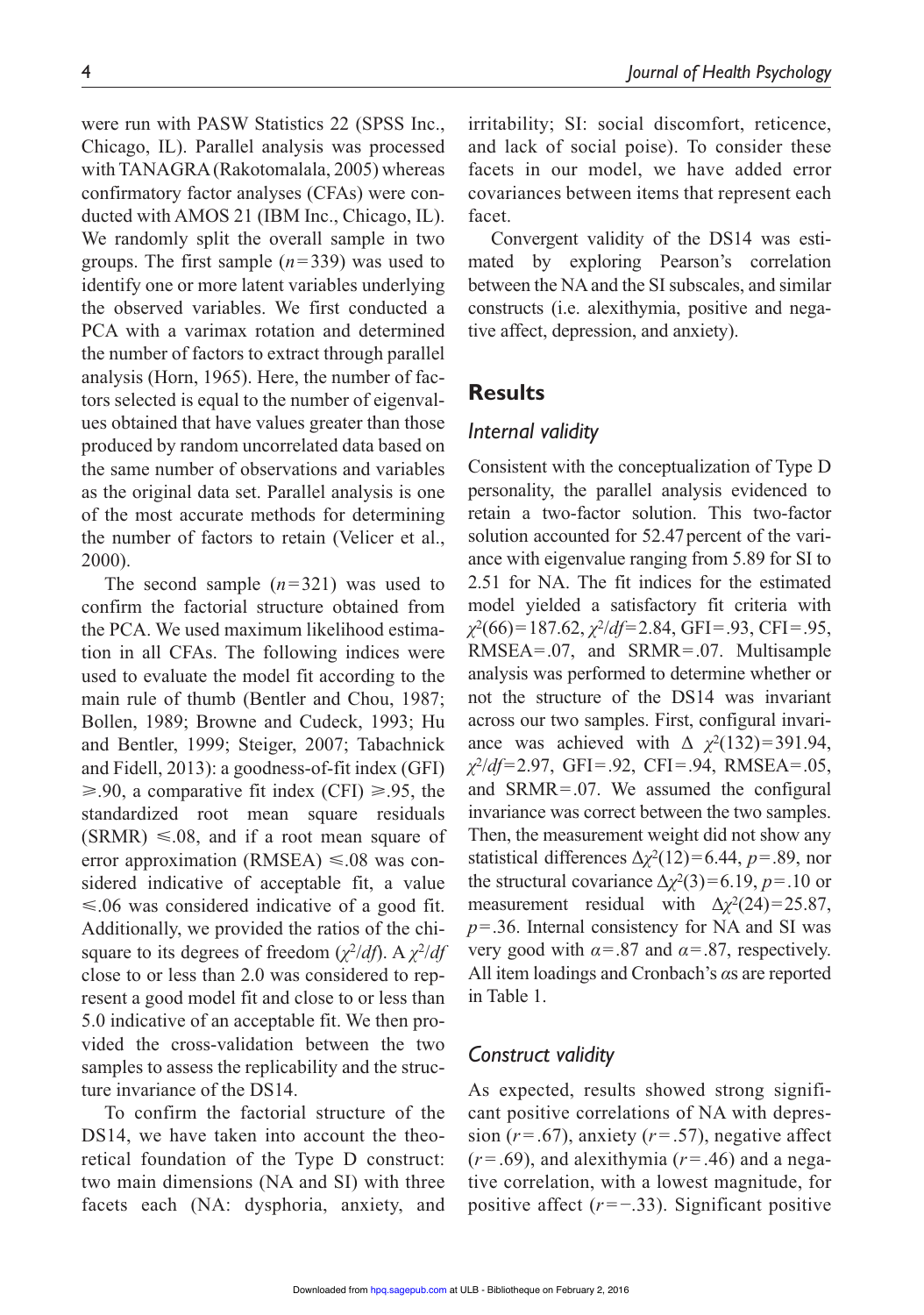|                      | EFA (overall        | CFA sample | CFA sample |  |
|----------------------|---------------------|------------|------------|--|
|                      | sample, $n = 660$ ) | $1(n=339)$ | $2(n=321)$ |  |
| Social inhibition    |                     |            |            |  |
| <b>DSIR</b>          | $-.87$              | .79        | .75        |  |
| DS3R                 | $-.64$              | .42        | .35        |  |
| DS <sub>6</sub>      | .78                 | .74        | .64        |  |
| DS <sub>8</sub>      | .83                 | .79        | .74        |  |
| DS10                 | .79                 | .81        | .81        |  |
| <b>DSII</b>          | .75                 | .64        | .63        |  |
| DS14                 | .76                 | .72        | .67        |  |
| Cronbach's $\alpha$  | .87                 | .88        | .86        |  |
| Negative affectivity |                     |            |            |  |
| DS <sub>2</sub>      | .51                 | .30        | .39        |  |
| DS4                  | .77                 | .74        | .83        |  |
| DS5                  | .78                 | .56        | .64        |  |
| DS <sub>9</sub>      | .75                 | .63        | .69        |  |
| DS <sub>12</sub>     | .70                 | .56        | .63        |  |
| DS7                  | .60                 | .75        | .79        |  |
| DS <sub>13</sub>     | .82                 | .80        | .82        |  |
| Cronbach's $\alpha$  | .87                 | .83        | .87        |  |

**Table 1.** Factor loadings from EFA and CFA for the two samples.

EFA: exploratory factor analysis; CFA: confirmatory factor analysis.

| Variables      | $L$ DS14<br>negative<br>affectivity | $2.$ DS14<br>social<br>inhibition | 3. HADS<br>depression | 4. HADS<br>anxiety | 5. PANAS<br>negative<br>affect | 6. PANAS<br>positive<br>affect | 7. TAS-20<br>alexithymia |
|----------------|-------------------------------------|-----------------------------------|-----------------------|--------------------|--------------------------------|--------------------------------|--------------------------|
|                |                                     | $.38*$                            | $.67*$                | $.57*$             | $.69*$                         | $-.33*$                        | $.46*$                   |
| $\overline{2}$ |                                     |                                   | $.25*$                | $.30*$             | $.27*$                         | $-.28*$                        | $.35*$                   |
| 3              |                                     |                                   |                       | $.66*$             | $.71*$                         | $-.32*$                        | $.45*$                   |
| $\overline{4}$ |                                     |                                   |                       |                    | $.51*$                         | $-.50*$                        | $.46*$                   |
| 5              |                                     |                                   |                       |                    |                                | $-.25*$                        | $.41*$                   |
| 6              |                                     |                                   |                       |                    |                                |                                | $-.30*$                  |

#### **Table 2.** Construct validity.

DS14: Type D personality scale-14; HADS: Hospital Anxiety and Depression Scale; PANAS: Positive Affect and Negative Affect Scale; TAS-20: Toronto Alexithymia Scale-20.

 $*<sub>b</sub>≤.01.$ 

correlations were also found between SI and depression  $(r=.25)$ , anxiety  $(r=.30)$ , negative affect  $(r=.27)$ , and alexithymia  $(r=.35)$  but a negative one with positive affect  $(r = -0.28)$ . All statistical significances reached the .001 level. As expected, the DS14 exhibited a convergent reliability, estimated by strong correlations between NA and similar constructs (depression, anxiety, and negative affect) and seems to demonstrate a discriminant reliability as correlations between SI and depression, anxiety, and negative affect are lower in amplitude ( $\leq$ .30) than those of NA ( $\geq$ .57). Furthermore, both NA and SI correlate only moderately with alexithymia. All correlations are reported in Table 2.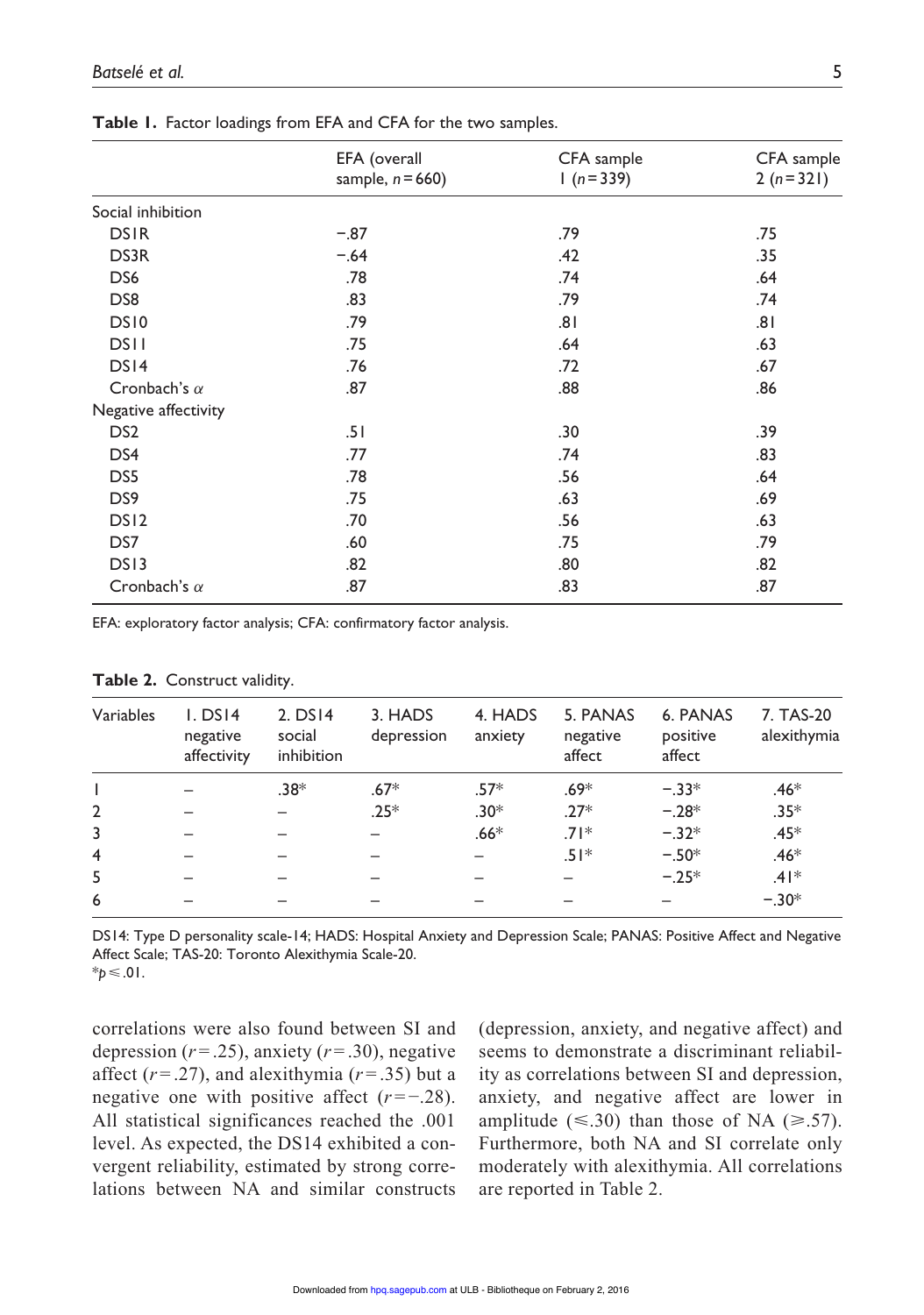|                                 | <b>ACS</b>        |                   | OR (95% CI)         | Þ    |
|---------------------------------|-------------------|-------------------|---------------------|------|
|                                 | No ( $n = 88$ )   | Yes $(n=74)$      |                     |      |
| Age                             | $54.80 \pm 9.71$  | $60.19 \pm 13.49$ | $1.04$ (1.00-1.07)  | .02  |
| Negative affect (mean $\pm$ SD) | $19.67 \pm 5.81$  | $22.26 \pm 6.66$  | $1.04(0.91 - 1.13)$ | .27  |
| Depression (mean ± SD)          | $6.4 \pm 3.43$    | $8.11 \pm 3.82$   | $1.04(0.90 - 1.21)$ | .58  |
| Anxiety (mean $\pm$ SD)         | $4.56 \pm 2.83$   | $6.12 \pm 3.31$   | $1.13(0.96 - 1.32)$ | .15  |
| Alexithymia (mean ± SD)         | $48.74 \pm 11.74$ | $51.35 \pm 12.00$ | $1.00(0.96 - 1.03)$ | .8۱  |
| Type $D, \mathcal{K}(n)$        | 26.14(26)         | 30.10(22)         | $.76(0.31 - 1.89)$  | .56  |
|                                 | Breast cancer     |                   | OR (95% CI)         | Þ    |
|                                 | No $(n=74)$       | Yes $(n=83)$      |                     |      |
| Age (mean $\pm$ SD)             | $51.28 \pm 5.89$  | $48.04 \pm 9.54$  | $0.93(0.88 - 0.98)$ | .003 |
| Negative affect (mean $\pm$ SD) | $20.18 \pm 6.56$  | $23.55 \pm$       | $0.97(0.90 - 1.05)$ | .48  |
| Depression (mean ± SD)          | $7.22 \pm 3.32$   | $9.01 \pm 4.08$   | $1.04(0.88 - 1.22)$ | .68  |
| Anxiety (mean $\pm$ SD)         | $4.79 \pm 2.75$   | $6.46 \pm 3.33$   | $1.13(0.97 - 1.32)$ | .13  |
| Alexithymia (mean ± SD)         | $41.92 \pm 9.93$  | $48.85 \pm 12.24$ | $1.04(1.00 - 1.08)$ | .03  |
| Type $D, \mathcal{H}(n)$        | 17.56(13)         | 43.37 (36)        | 4.13 (1.75–9.72)    | .001 |

**Table 3.** Association of Type D with ACS and breast cancer beyond depression, anxiety, and alexithymia.

ACS: acute coronary syndrome; OR: odds ratio; 95% CI: 95% confidence interval.

## *Type D personality prevalences*

In the overall healthy group, the Type D prevalence was 27.3percent (22.2% for the adult control group and 32.5% for the student group). There was 30.1 percent of Type D in the ACS patients group, and we observed 26.1 percent of Type D in the cardiac control group. There was no significant difference between these two prevalences  $(\chi^2(1)=.32, \text{ns})$ . There was 43.4 percent of Type D in the breast cancer patients group versus 17.6 percent in the breast cancer control group. There was a significant difference of Type D prevalence between these two groups  $(\chi^2(1) = 12.135, p \le .000)$ .  $\chi^2$  test failed to show a significant difference of Type D prevalence between ACS patients and breast cancer patients  $(\chi^2(1)=2.914, p=.09)$ .

## *Incremental value of Type D*

Two logistic regressions (Table 3) were used to test a model of cardiovascular and breast cancer morbidity with age, negative affect, depression, anxiety, alexithymia, and Type D as predictors.

The logistic regression model for breast cancer was statistically significant  $(\chi^2(6)=36.70,$  $p \leq 0.000$ . The model explained 27.8 percent (Nagelkerke  $R^2$ ) of the variance in breast cancer disease and correctly classified 68.8percent of cases. Sensitivity (true positives) was 66.3percent and specificity (true negatives) was 71.6 percent. Of the six predictor variables only three were statistically significant: age, alexithymia, and type D. The logistic regression model for ACS was statistically significant  $(\chi^2(6) = 22.78, p \le .001)$ . The model explained 18.4percent (Nagelkerke *R*2) of the variance in ACS and correctly classified 63percent of cases. Sensitivity (true positives) was 50.7percent and specificity (true negatives) was 73.5 percent. Of the six predictor variables only one was statistically significant: Increasing age was associated with ACS (OR, 1.04,  $p \le .05$ ).

## **Discussion**

The purpose of this study was to examine the factor structure, the internal consistency, and the construct validity of the French-speaking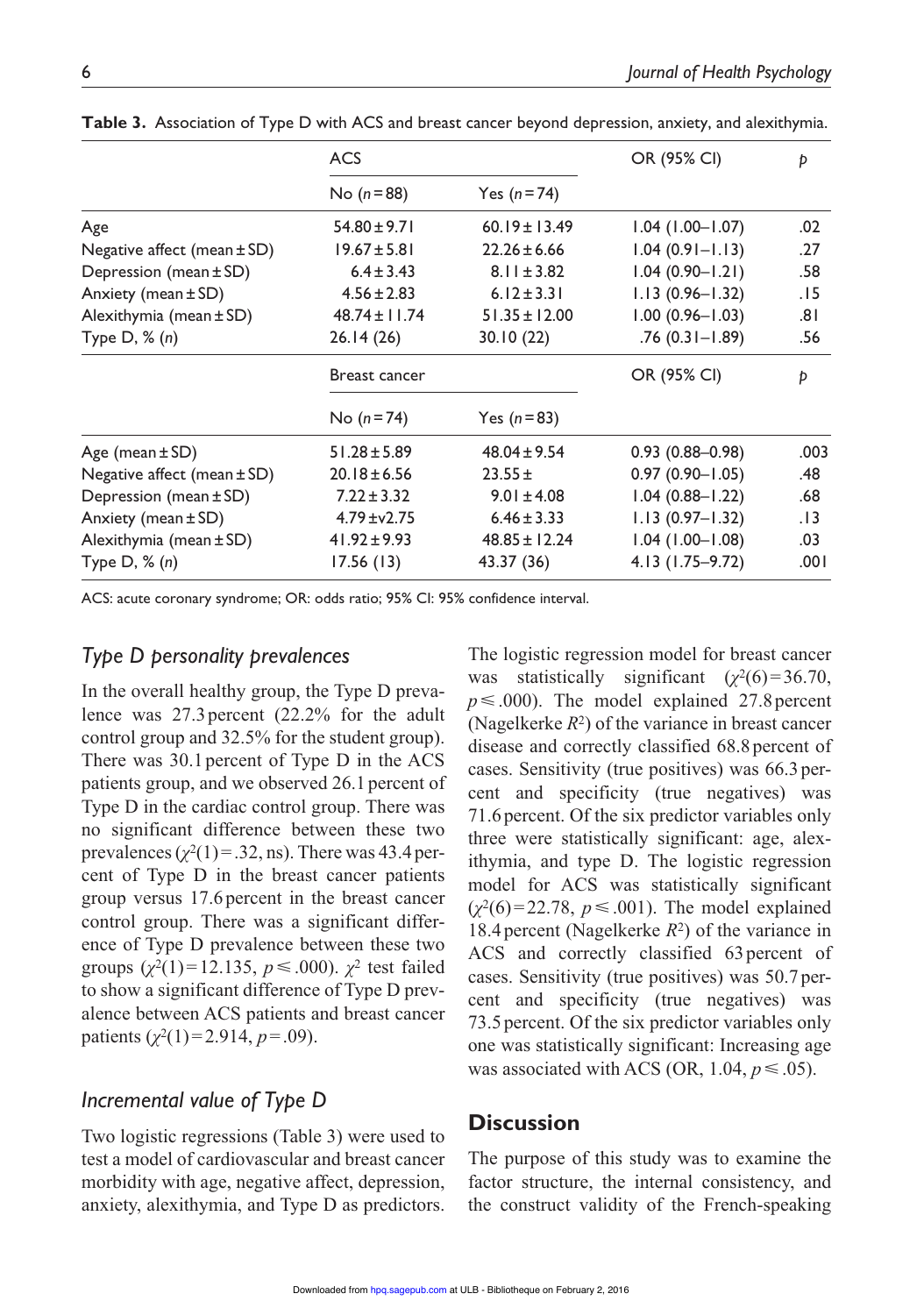DS14 in general and clinical populations as well as the incremental value of Type D in clinical population.

Our study confirmed the two-factor structure of the French-speaking DS14. Furthermore, both subscales (NA and SI) exhibited excellent internal consistency. The DS14 also demonstrated good construct validity as the subscales NA and SI correlated positively with alexithymia, negative affect, depression, and anxiety and negatively with positive affect. Previous research is in line with these correlations (Weng et al., 2013; Williams et al., 2011).

Both Type D prevalence rates in ACS patients and controls are in the average of previous findings (Aquarius et al., 2009; Denollet, 2005; Grande et al., 2012; Pedersen and Denollet, 2004). However, there were no prevalence differences between ACS patients group and healthy adults group. Although this result discords with previous work (i.e. Ogińska-Bulik and Juczyński, 2009), high Type D prevalence was also observed on healthy participants (Ferguson et al., 2009, Williams et al., 2008) and significant differences between cardiac and healthy participants have not always been found (Hausteiner et al., 2010; Pedersen and Denollet, 2004).

Previous works suggested that Type D captures a general emotional distress factor (Pedersen and Denollet, 2004), and this is particularly important because some recent studies showed a strong relationship between Type D personality and poor health-related behaviors not only in cardiac patients but also in general population (Ginting et al., 2014; Williams et al., 2015). Thus, it seems important to use an appropriate assessment of this construct in clinical cardiology practice. Indeed, our study suggests that measuring type D could also be useful in breast cancer populations as we exhibited a high prevalence of Type D individuals in this sample (43.3%). Recently, some researchers have taken interest in examining the Type D personality in cancer populations. This prevalence is much higher than those of previous works (Mols et al., 2012a, 2012b) but could be related to the cancer stage where these studies took place. Indeed, the previous

research has been conducted with remitted cancer patients while we focused on cancer patients undergoing treatment. This also suggests that DS14 should be sensible to acute stress reaction. Despite the absence of prevalence difference between ACS patients and breast cancer patients, the high frequency of Type D in the breast cancer group is also questionable. This seems to indicate that Type D personality could not be considered as a specific personality profile of cardiovascular patients, but rather than a general one related to health adversity. Furthermore, while type D was not associated with cardiac morbidity, it was associated with fourfold increased risk of breast cancer morbidity. The non-association with cardiac morbidity is not contradictory with the literature as Type D is generally considered as a prognosis marker for cardiac severe events, treatment non-compliance, or relapse rather than a personality profile predisposing to first cardiac injuries (Denollet, 2000). Furthermore, there were no substantial differences between ACS and ACS control group regarding the prevalence of Type D, explaining the non-association observed between Type D and cardiac morbidity. Thus, the effect of Type D on cancer prognosis needs to be further investigated.

Finally, an important question was the incremental value of Type D over alexithymia. Our results evidenced an incremental value of the construct over alexithymia, when controlling for age, NA, depression, and anxiety on cancer morbidity. Indeed, Type D personality showed stronger relationships with breast cancer morbidity than alexithymia (OR of 4 for type D vs 1.04 for alexithymia). This is a supplementary argument for the discriminant validity of the Type D measure.

However, our results need to be interpreted with some caution because the main limitation of our study is that we did not have any measure of Type D personality on each clinical population before they developed an ACD or a breast cancer. Therefore, it is possible that Type D assessment could be influenced by general distress due to the medical condition.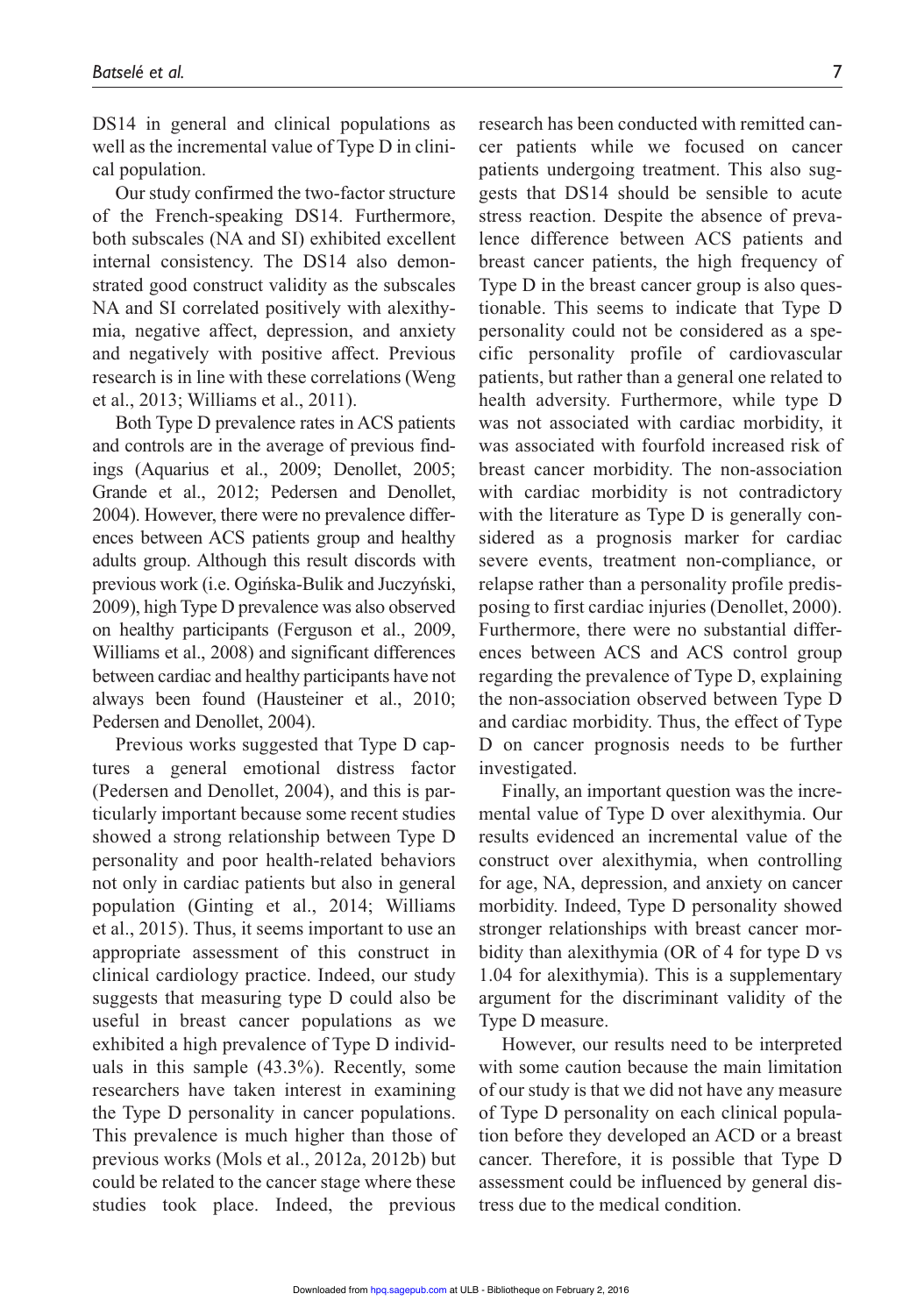In conclusion, the results of this study show that the French version of the DS14 is psychometrically valid and reliable. Our study also suggests the interest to use Type D personality assessment in breast cancer populations, highlighting the possibility that Type D personality is not a useful construct only restrained to cardiac disease.

#### **Declaration of conflicting interests**

The author(s) declared no potential conflicts of interest with respect to the research, authorship, and/or publication of this article.

#### **Funding**

The author(s) received no financial support for the research, authorship, and/or publication of this article.

#### **References**

- Alçelik A, Yıldırım O, Canan F, et al. (2012) A preliminary psychometric evaluation of the Type D personality construct in Turkish hemodialysis patients. *Journal of Mood Disorders* 2(1): 1–5.
- Aquarius AE, Smolderen KG, Hamming JF, et al. (2009) Type D personality and mortality in peripheral arterial disease: A pilot study. *Archives of Surgery* 144(8): 728–733.
- Asendorpf JB (1993) Social inhibition: A generaldevelopmental perspective. In: Traue HC and Pennebaker JW (eds) *Emotion, Inhibition and Health*. Göttingen: Hogrefe & Huber, pp. 80–99.
- Bagby RM, Parker JDA and Taylor GJ (1999) The twenty-item Toronto Alexithymia Scale-I: Item selection and cross-validation of the factor structure. *Journal of Psychosomatic Research* 38(1): 23–32.
- Bentler PM and Chou CP (1987) Practical issues in structural modeling. *Sociological Methods & Research* 16: 78–117.
- Bollen KA (1989) *Structural Equations with Latent Variables*. New York: John Wiley & Sons.
- Browne MW and Cudeck R (1993) Alternative ways of assessing model fit. In: Bollen KA and Long JS (eds) *Testing Structural Equation Models*. Newbury Park, CA: SAGE, pp. 136–162.
- Bunevicius A, Staniute M, Brozaitiene J, et al. (2013) Type D (distressed) personality and its assessment with the DS14 in Lithuanian patients with coronary artery disease. *Journal of Health Psychology* 18(9): 1242–1251.
- Denollet J (2000) Type D personality: A potential risk factor refined. *Journal of Psychosomatic Research* 49(4): 255–266.
- Denollet J (2005) DS14: Standard assessment of negative affectivity, social inhibition, and Type D personality. *Psychosomatic Medicine* 67: 89–97.
- Denollet J, Schiffer AA and Spek V (2010) A general propensity to psychological distress affects cardiovascular outcomes: Evidence from research on the Type D (distressed) personality profile. *Circulation: Cardiovascular Quality Outcomes* 3: 546–557.
- Emons WHM, Meijer RR and Denollet J (2007) Negative affectivity and social inhibition in cardiovascular disease: Evaluating type-D personality and its assessment using item response theory. *Journal of Psychosomatic Research* 63: 27–39.
- Ferguson E, Williams L, O'Connor RC, et al. (2009) A taxometric analysis of Type-D personality. *Psychosomatic Medicine* 71: 981–986.
- Gest SD (1997) Behavioral inhibition: Stability and associations with adaptation from childhood to early adulthood. *Journal of Personality and Social Psychology* 72: 467–475.
- Ginting H, van de Ven M, Becker ES, et al. (2014) Type D personality is associated with health behaviors and perceived social support in individuals with coronary heart disease. *Journal of Health Psychology*. Epub ahead of print 16 June. DOI: 10.1177/1359105314536750.
- Grande G, Romppel M and Barth J (2012) Association between Type D personality and prognosis in patients with cardiovascular diseases: A systematic review and meta-analysis. *The Society of Behavioral Medicine* 43: 299–310.
- Hausteiner C, Klupsch D, Emeny R, et al. (2010) Clustering of negative affectivity and social inhibition in the community: Prevalence of type D personality as a cardiovascular risk marker. *Psychosomatic Medicine* 72(2): 163–171.
- Horn JL (1965) A rationale and test for the number of factors in factor analysis. *Psychometrika* 32: 179–185.
- Howard S and Hughes BM (2012) Construct, concurrent and discriminant validity of Type D personality in the general population: Associations with anxiety, depression, stress and cardiac output. *Psychology & Health* 27(2): 242–258.
- Hu LT and Bentler PM (1999) Cutoff criteria for fit indexes in covariance structure analysis: